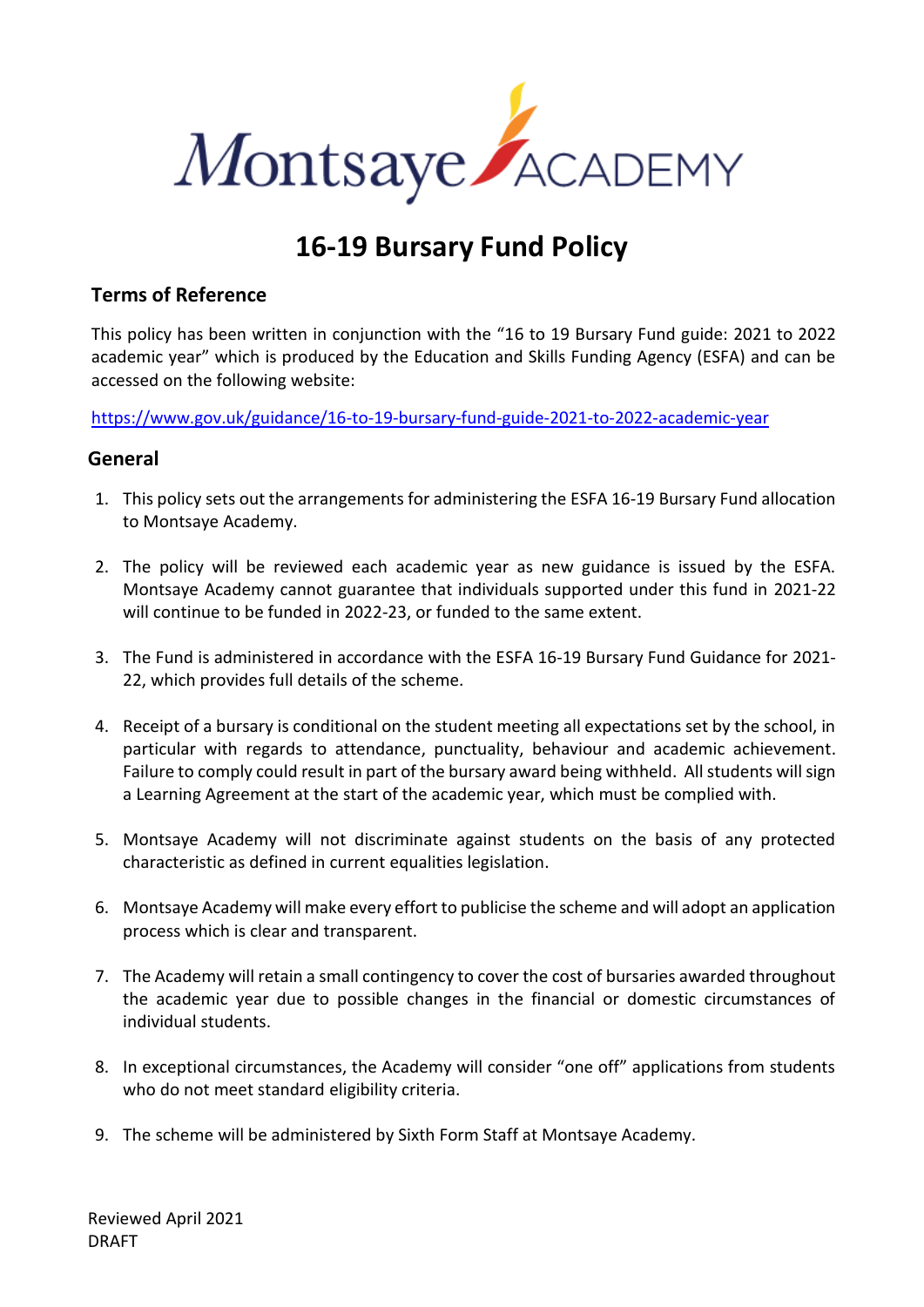## **What is the 16-19 Bursary Fund?**

This Fund is allocated to individual schools and colleges that offer a Post 16 provision. The Fund is intended to help support those young people who face the greatest barriers to continuing in education or training Post-16.

Payments will usually be made directly into student's bank accounts, although "in kind" payments may occasionally be made, e.g. payment for a school trip or specific equipment.

## **Who is eligible for a bursary?**

To be eligible to receive a bursary in the 2021-22 academic year a student must be aged 16 or over but under 19 at 31<sup>st</sup> August 2021. Students aged 19 or over are only eligible to receive a discretionary bursary if they are continuing on a study programme they began aged 16 to 18 or have an Education, Health and Care Plan (EHCP)

Students must meet the residency criteria in ESFA funding regulations for post-16 provision in the 2021-22 academic year. They must be participating in provision that is subject to inspection by a public body that assures quality (Ofsted) and is funded by the ESFA, the European Social Fund or otherwise publicly funded. They must be working towards a qualification (up to and including level 3) that is accredited by Ofqual or is pursuant to Section 96 of the Learning and Skills Act 2000.

There are two types of bursary that a student may be eligible for; a **vulnerable groups bursary** or a **discretionary bursary**. Vulnerable group students are considered high priority. Discretionary bursary students are considered either medium or low priority.

#### **Vulnerable groups bursary – High Priority Group**

This is a bursary with a maximum value of £1,200, which is available to support young people in nominated vulnerable groups. This amount is drawn down from the ESFA, and is separate to the funds available for discretionary bursary students. Students should only receive the amount they actually need to participate and institutions should not automatically award £1,200 if they do not need the full amount.

The defined vulnerable groups are as follows:

- Students who are in care
- Students who are care leavers
- Students who receive Income Support or Universal Credit because they are financially supporting themselves or financially supporting themselves and someone who is dependent on them and living with them such as a child or partner
- Students who receive Disability Living Allowance or Personal Independence Payments in their own right, as well as Employment and Support Allowance or Universal Credit in their own right.

Proof of entitlement (original documentation) will be required and copies will be kept securely on file.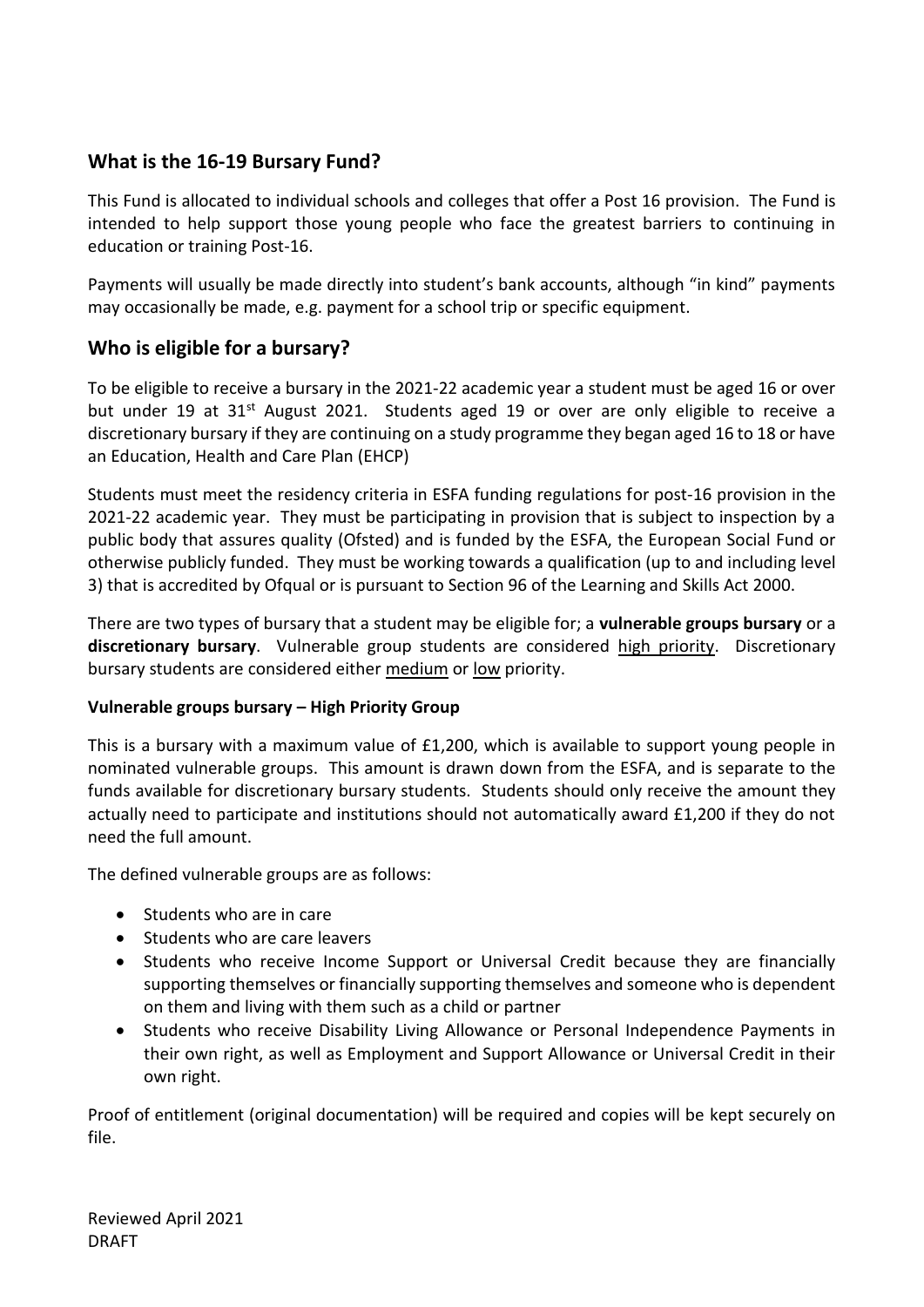The payment of the vulnerable groups bursary will be paid by BACS direct to the young person's bank account in the following months:

- October 2021
- January 2022
- April 2022

In some circumstances, a proportion of the full award may be paid "in kind", for example, payment towards a school trip.

The ESFA recommends that it should be made clear in this policy that there is the possibility of no or a limited award for the vulnerable groups bursary. Meeting the criteria for a vulnerable groups bursary does not automatically mean that funding will be given. Montsaye Academy needs to consider the circumstances of each student on a case-by-case basis. We will assess whether no bursary should be awarded (because the student has no financial need) or to award a reduced amount (because the financial help needed is limited).

### **Discretionary bursary**

This bursary is intended to support students from lower income families as they complete Post 16 education. Discretionary bursaries are intended to provide support with the costs of remaining in full time education e.g. transport, books and equipment, school meals, travel to open days and other course-related costs such as study visits.

The bursary fund is not intended to support extra-curricular activities where these are not essential to the students' study programme.

The fund allocated to Montsaye Academy is a fixed and finite sum and allocations may therefore not exceed the total sum available. It may not be possible to support every application and so priority will be given to those students from families with the lowest household income and/or highest demonstrated need. **The amounts paid will be subject to the number of students in the category and the availability of funds.**

#### **Medium Priority Group**

This is for students who fall into the following category:

- The student is eligible for a free school meal and/or is classed as Pupil Premium or
- The gross annual household income is below £20,000

Proof of entitlement i.e. confirmation from the Local Authority of entitlement to free school meals will be required, along with evidence of receipt of benefits/low income within the household. Copies of all documentation will be kept securely on file.

The payment of the discretionary bursary will be paid by BACS directly to the young person's bank account in instalments. In some circumstances, a proportion of the full award may be paid "in kind", for example, payment towards a school trip.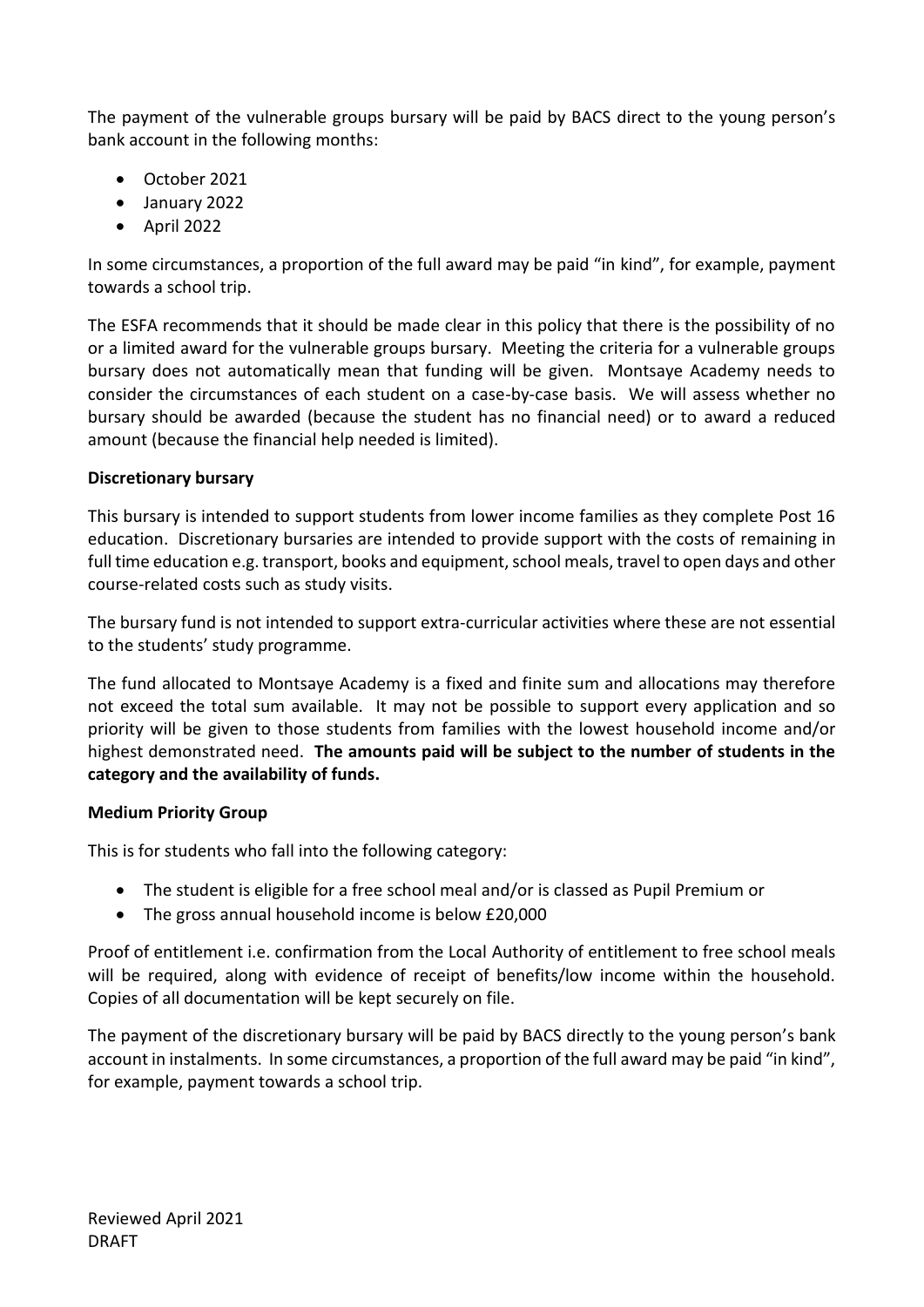#### **Lower Priority Group**

In the event of funds remaining within the Academy's Bursary Fund allocation once all medium priority awards have been allocated, awards may be made to the following applicants:

• Students of families with an annual household income of between £20,000 and £25,000

Proof of low-income entitlement (original documentation) will be required and copies of all documentation will be kept securely on file. Evidence could be 3-6 months bank statements, wage slips or P60.

Eligible students in this group may apply to the 16-19 Bursary for a contribution toward items such as the cost of transport, essential course equipment or materials, trips, costs incurred with attending open days and UCAS fees. This could be a one-off payment for a specific item or a cash bursary for support, dependent upon need.

The payment of the discretionary bursary to medium and low priority groups will be paid by BACS direct to the young person's bank account in the following instalments:

- Payment 1 October 2021
- Payment 2 December 2021
- Payment 3 February 2022
- Payment 4 April 2022
- Payment 5 May 2022

### **The Application Process**

All students joining or continuing with the Sixth Form at the start of September will be given information about the Bursary. Copies of all documentation and the application form can be found on the school website, and can be collected from Mrs McNish, Sixth Form Centre Manager. Applications for an award of a bursary must be made on the appropriate application form.

All applications will be reviewed by sixth form staff at the earliest opportunity. Applications will be considered alongside this bursary policy, and the Checklist produced by the ESFA. Once all applications have been received and reviewed, a decision will be made about the success of each application and the nature and value of support that will be provided. The available funds are limited and the Academy must target funds to the students with the greatest needs. Eligibility cannot therefore guarantee an award.

For vulnerable group bursary applicants (high priority) we will need original documentation setting out the benefits received, or written confirmation of their current or previous looked after status from the Local Authority which looks after them.

For discretionary bursary applicants (medium priority) we will check the list provided by the Local Authority which confirms which students are eligible for Free School Meals, and are therefore eligible for the bursary. Proof of household income will also need to be submitted.

For discretionary bursary applicants (low priority) the assessment process is likely to take longer as proof of eligibility will be required. We will seek proof of eligibility once all medium priority students have been awarded their bursary. The type of evidence required in order to verify household